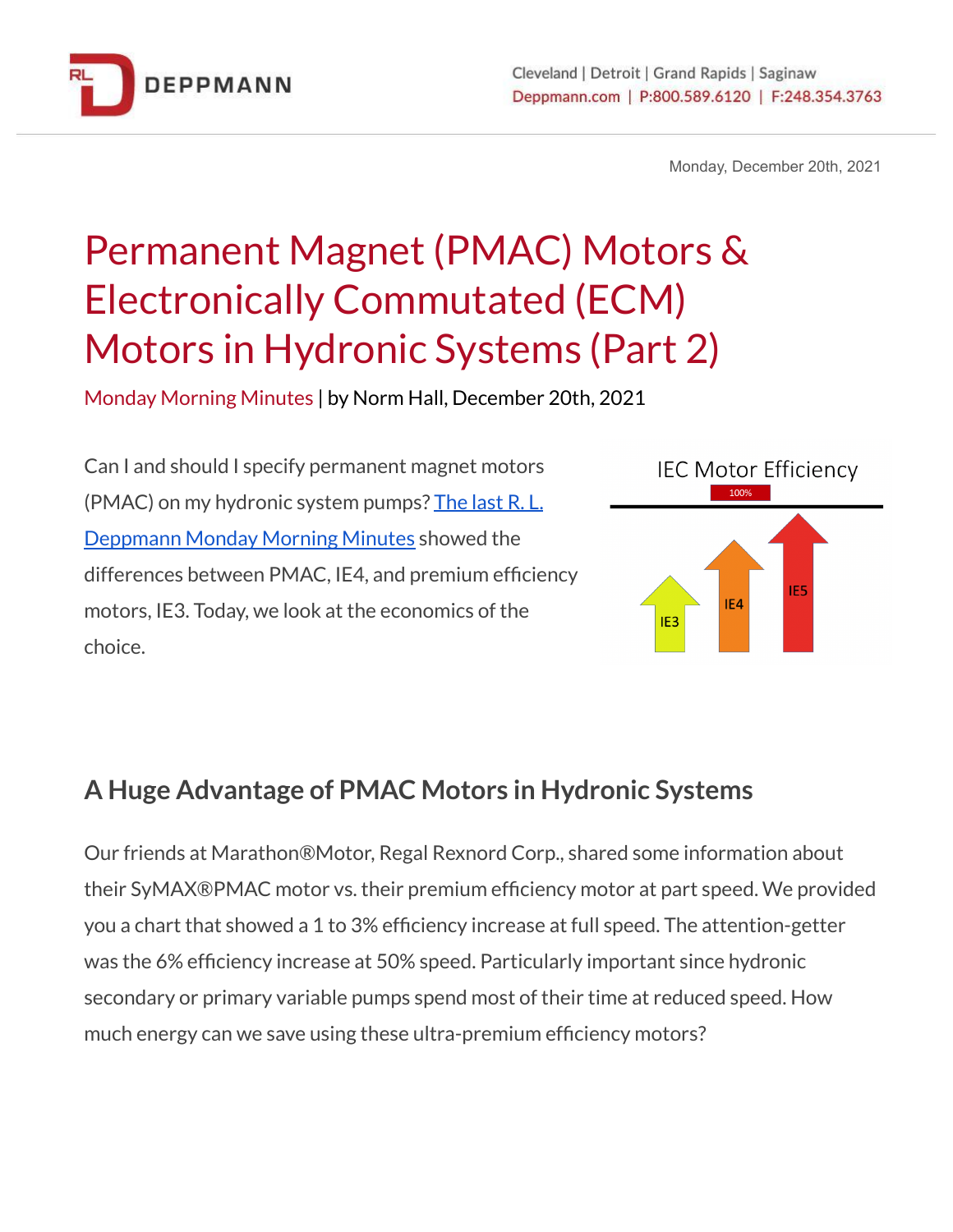

## **Pump Operational Cost Savings using PMAC Motors**

Most hydronic pumps operate at part load and part speed most of the time. The load analysis I am using is the Bell & Gossett Part Load [Efficiency](https://www.deppmann.com/blog/monday-morning-minutes/bell-gossett-part-load-efficiency-value/) Valve or PLEV.

| Part Load Efficiency Value for pumps                                                |           |                          |            |                  |                           |                                  |  |  |  |
|-------------------------------------------------------------------------------------|-----------|--------------------------|------------|------------------|---------------------------|----------------------------------|--|--|--|
| Based on 30% control head                                                           |           |                          |            |                  |                           |                                  |  |  |  |
| PLEV Formula Weighting Factors & Water Pump Flow Rates                              |           |                          |            |                  |                           |                                  |  |  |  |
|                                                                                     | Weighting | <b>Pump Flow</b><br>Rate | Pump<br>kw | <b>Run Point</b> | Pump<br><b>Efficiency</b> | <b>Operating</b><br><b>Hours</b> |  |  |  |
|                                                                                     | 1%        | 100%                     |            | A                |                           |                                  |  |  |  |
|                                                                                     | 42%       | 75%                      |            | B                |                           |                                  |  |  |  |
|                                                                                     | 45%       | 50%                      |            | C                |                           |                                  |  |  |  |
|                                                                                     | 12%       | 25%                      |            | D                |                           |                                  |  |  |  |
| Pump PLEV =<br>expressed in blended efficiency<br>1%<br>42%<br>45%<br>12%<br>D<br>B |           |                          |            |                  |                           |                                  |  |  |  |

**Bell & Gossett "PLEV"**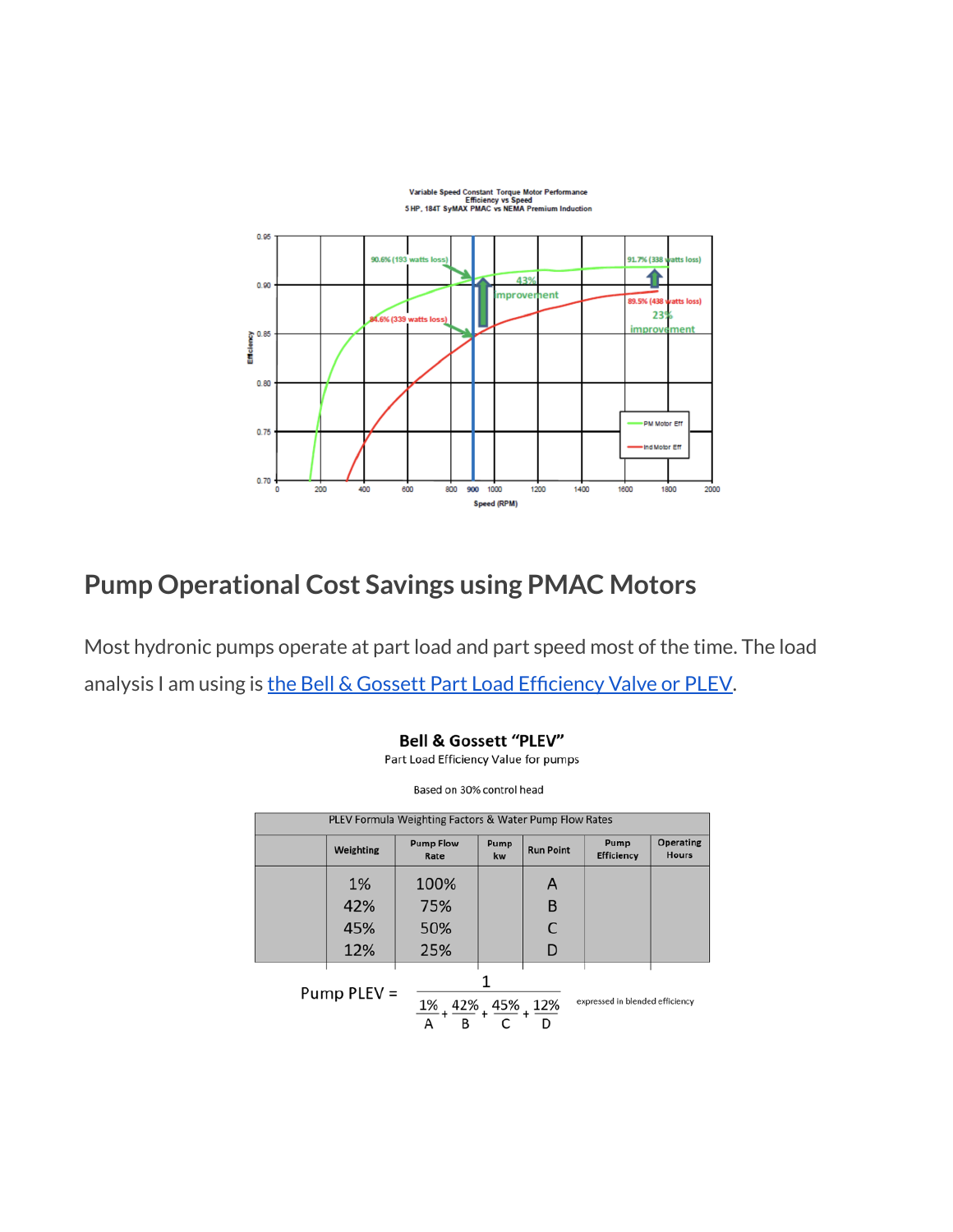

Briefly, this says that 87% of the time the pump will operate at 50 to 75% of the load. This also means that the speed of the pump will be just slightly higher than the same percentage subject to the control [head](https://www.deppmann.com/blog/monday-morning-minutes/hvac-variable-speed-pump-control-head/) used. That is the area where these PMAC motors save the most compared with the premium efficiency motors we currently specify.

The numbers will change based on the pump selected and the load profile. For simplicity, I will use twelve cents per KWH and 365/24 hours. You can adjust as needed for your analysis. For both set of numbers, I am using the Bell & Gossett e-1510 high efficiency base mounted pump series which already save 10% over the lower efficiency competitors. Here are the numbers.

| <b>Pump Horsepower Yearly Cost Savings</b> |        | <b>Energy Savings</b> |
|--------------------------------------------|--------|-----------------------|
|                                            | 147.20 | 12.12%                |
| 7.5                                        | 234.86 | 10.40%                |
| 10                                         | 267.90 | 10.17%                |
| 15                                         | 344.20 | 9.64%                 |
| 20                                         | 436.87 | 7.90%                 |
| 25                                         | 514.93 | 8.34%                 |
| 30                                         | 604.35 | 8.03%                 |

At first you may view the dollars as small. Look at the pump energy saved just because of the IE4 motor efficiency. Where else can you get 10% reduction in energy use?I limited the horsepower due to availability of the permanent magnet motors which currently stop at 30 HP given a reasonable cost. The percentage of energy saved goes down as the horsepower increases. That is because the higher horsepower premium motors you currently specify keep their efficiency at reduced speed. This is one reason the manufacturers have not produced the larger motors.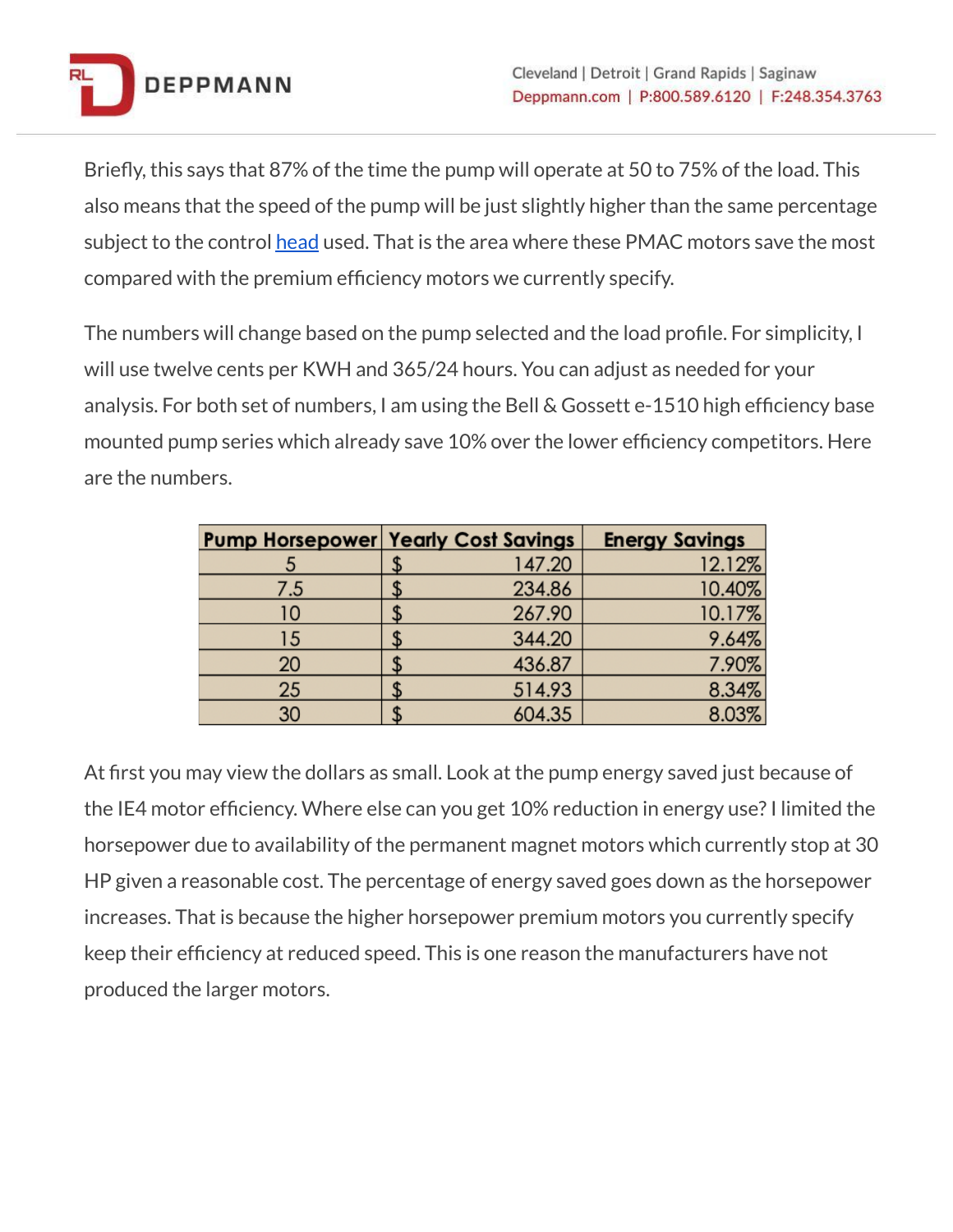# **OK, I Save Energy, But At What Cost?**

The sobering fact is that first cost is as important as operational efficiency. The question we at once think about is, what is the payback in years? These ultra-high efficiency motors will cost about 2-1/2 times the price of the current premium efficiency motors. The actual cost will depend on the horsepower, the brand, the construction, the frame, and availability. I compared two motors of the same manufacturer with similar construction.

#### **The payback runs about 3 years running 365 days**

#### **per year and 24 hours per day atthe PLEV load profile.**

This will be enough to have a conversation with your client about the first cost vs. payback for energy. Obviously, if the pump only runs 6 months, the payback will jump to 6 years. Some may like this opportunity, and some may pass. If your design involves energy saving ideas, this may be one of the options you review.

# **Thinking About Specifying These PMAC Motors?**

I suggest the following if you are thinking about specifications of these motors. First, remember that they are limited in size, speed, and frames available. They cannot be used for all horsepower. I suggest you have both the premium efficiency motors you currently specify and another, PMAC motor specification.

Because of limited frame options, they may not be available on all styles of pumps. I recommend you work with your B&G representative to check where they can be used. When you want a PMAC motor, name it in the schedule notes. This will tell the construction team which motor you intend to use on which pumps. It is simple and clear.